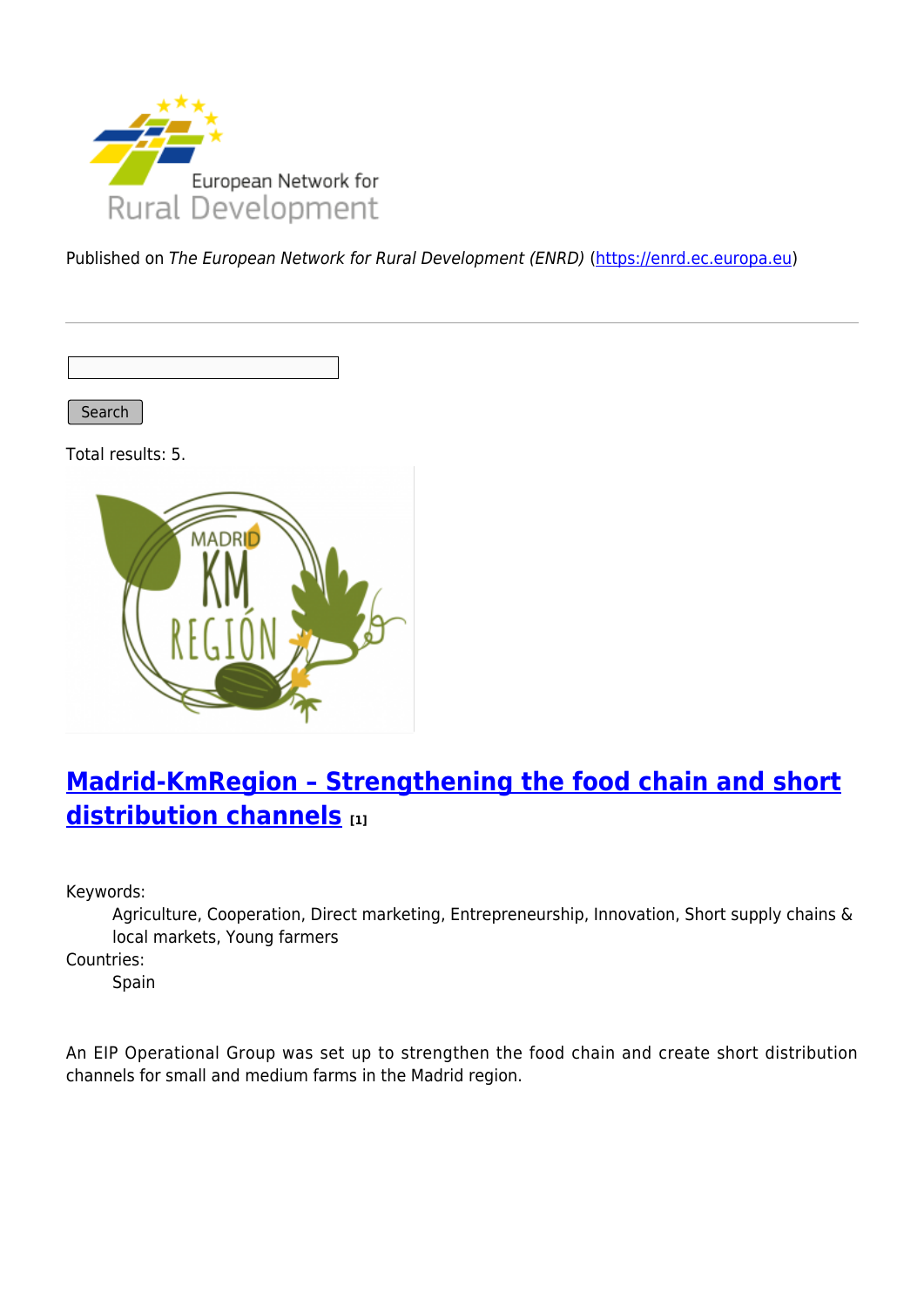

### **[OSMO – Sharing know-how and tools for a resource-efficient](https://enrd.ec.europa.eu/projects-practice/osmo-sharing-know-how-and-tools-resource-efficient-agricultural-soil-management_en) [agricultural soil management](https://enrd.ec.europa.eu/projects-practice/osmo-sharing-know-how-and-tools-resource-efficient-agricultural-soil-management_en) [2]**

Keywords:

Advisory services, Agriculture, Climate change adaptation, Cooperation, Environmental sustainability, Knowledge transfer, Rural Inspiration Awards: nominees, Soil management Countries:

Finland

Collaborative learning and tools for assessing soil health contribute to farmers' understanding of problems and alternative management strategies.



## **[GO SETOS - Multifunctional borders for sustainable](https://enrd.ec.europa.eu/projects-practice/go-setos-multifunctional-borders-sustainable-landscape-and-agriculture_en) [landscape and agriculture](https://enrd.ec.europa.eu/projects-practice/go-setos-multifunctional-borders-sustainable-landscape-and-agriculture_en) [3]**

Keywords:

Agriculture, Biodiversity, Climate change adaptation, Cooperation, Environmental protection, Innovation, Rural Inspiration Awards: nominees, Soil management Countries:

Spain

An EIP-AGRI Operational Group working together to increase the implementation of multifunctional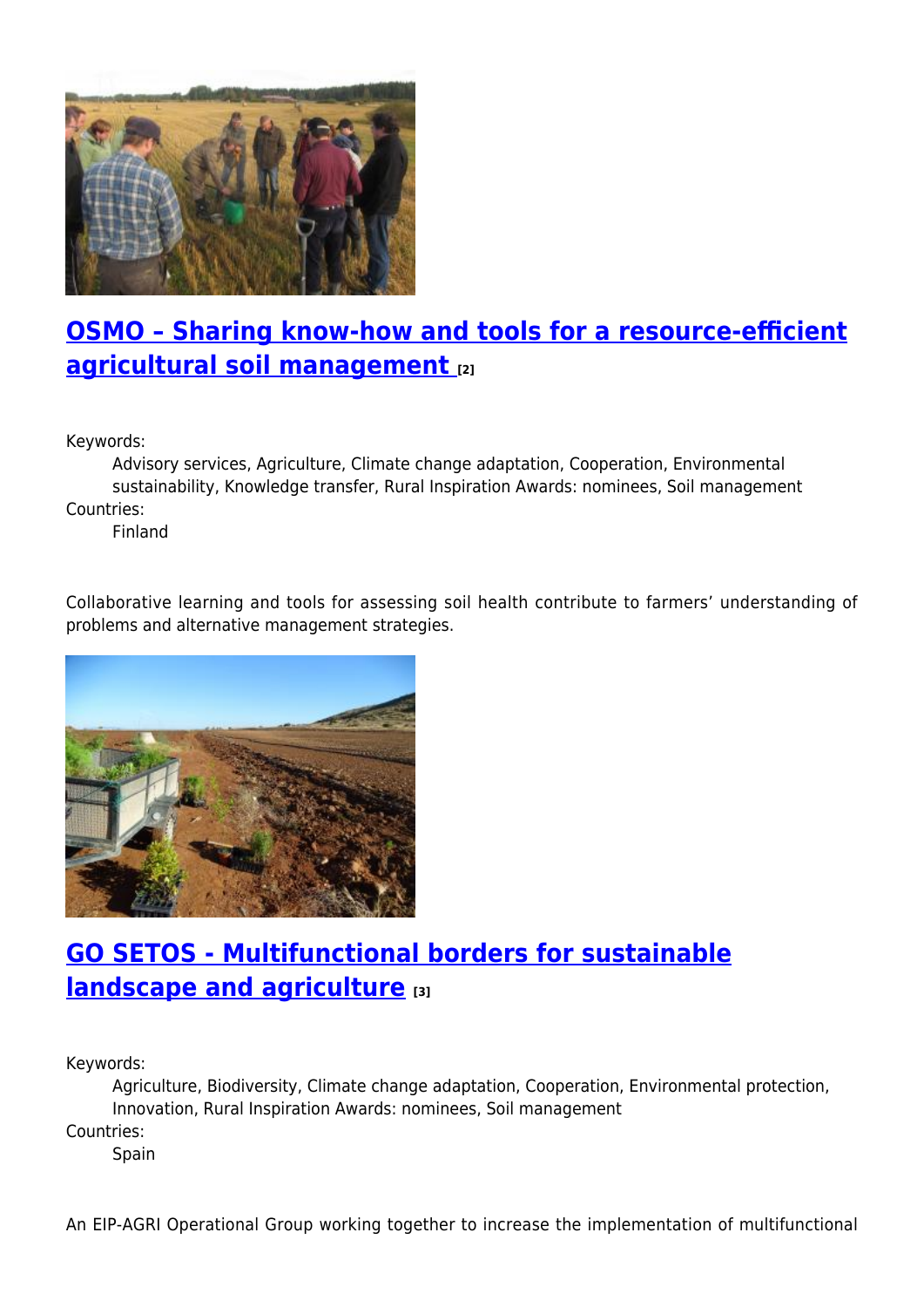hedgerows that offer environmental benefits as well as climate mitigation and adaptation.



### **[Knehtilä organic farm and Palopuro symbiosis](https://enrd.ec.europa.eu/projects-practice/knehtila-organic-farm-and-palopuro-symbiosis_en) [4]**

Keywords:

Agriculture, Biodiversity, Cooperation, Organic farming, Renewables, Sustainability Countries:

Finland

An award-winning organic farm in Finland set up a food production network with neighbouring farms aiming to achieve energy and nutrient self-sufficiency.



### **[Sobrarbe, Autochthonous and Sustainable beef production](https://enrd.ec.europa.eu/projects-practice/sobrarbe-autochthonous-and-sustainable-beef-production_en) [5]**

Keywords:

Added value, Climate change adaptation, Cooperation, Information & promotion activities, Product quality

Countries:

Spain